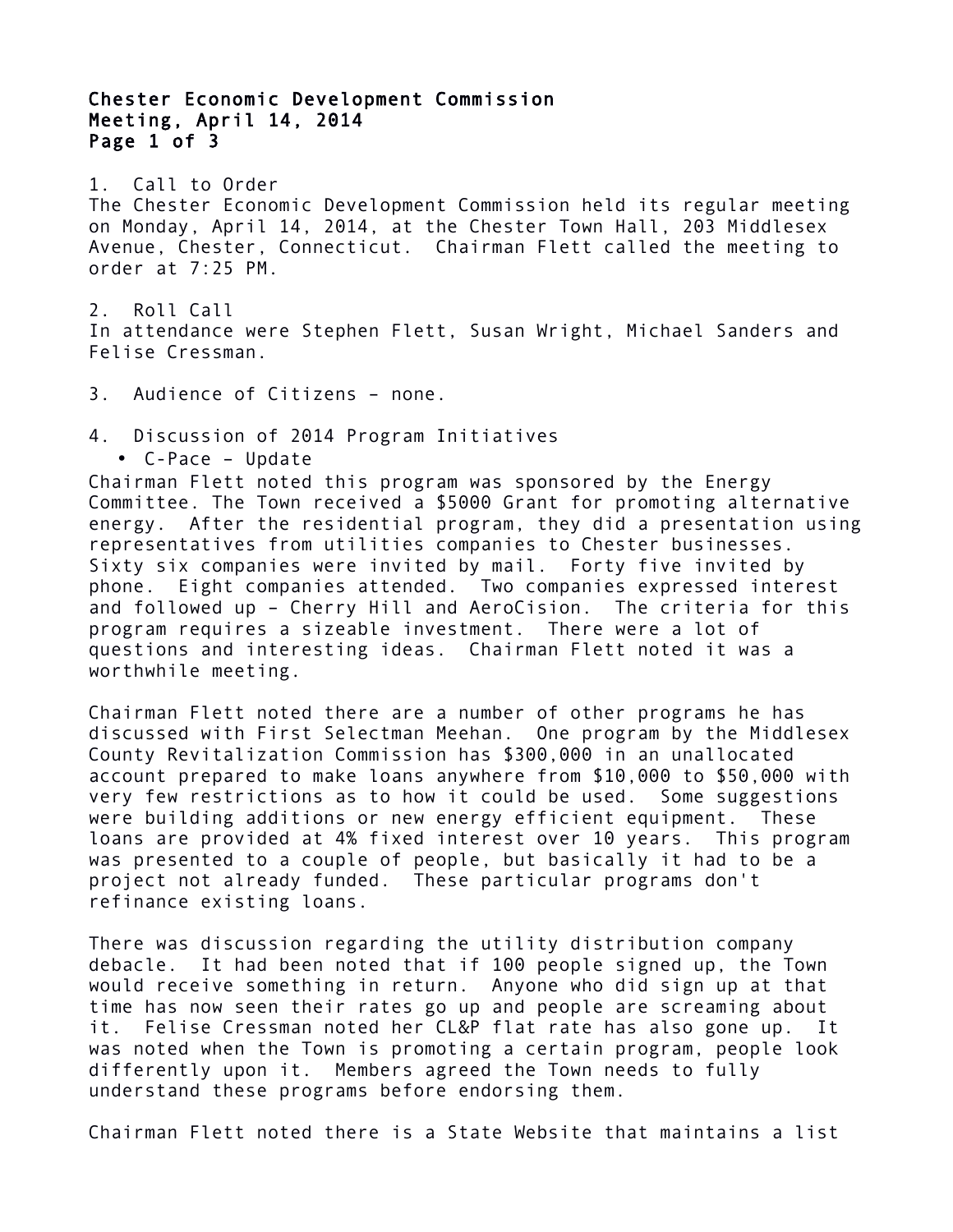## Chester Economic Development Commission Meeting, April 14, 2014 Page 2 of 3

of current programs and their rates. He has asked the Selectman's Secretary if a link could be put on the Town's website.

• Merchants Update

Susan Wright reported on the Merchants Update. She noted the Winter Carnivale was very successful being attended by about 4000 people. Exit 6 off Route 9 was closed in both directions. Businesses and restaurants did very well. They are trying to decide whether or not to do this next year. There would need to be a plan in place to deal with road closures. Michael Sanders noted every project has to have a traffic mitigation plan and a lot of the mitigation can be done as part of the project (communication with businesses, signage, etc.).

Susan Wright noted SCORE is being brought in to do a couple of programs being sponsored by the Essex Savings Bank.

It was noted there have been several business changes in Town. Hammered Edge has moved to Ivoryton. The Local Beet has closed. Just Foods has moved. Elle Design will be reopening at the Local Beet location. Brown Eyed Girl will move to 4 Water Street. Cabo has closed (can't afford cost of propane).

It was noted the Chester Sunday Market starts June 14<sup>th</sup>. Susan Wright noted she is trying to get them to come talk with EDC. EDC could have a booth there. Previously all the money went back into the Market, but its now an LLC so its privately owned. They are not doing the Chester Market Tent any more. It's harder to get volunteers when its more of a business as opposed to a non-profit.

There was discussion about having a banner across the State highway on Route 154 near the Fair Grounds.

There was further discussion regarding having a traffic mitigation plan. Parking during bridge construction was discussed. Felise Cressman noted merchants need to be educated about parking. Employees should not be parking on Main Street, but in a municipal lot. Chairman Flett suggested talking to the Main Street Project consultant about this issue.

There was a brief discussion regarding spotlighting businesses.

It was suggested having a "project app" during construction of the bridge advising people of its progress and what's happening on any given day. It was noted communication is important. Someone would need to be in charge of updating the app.